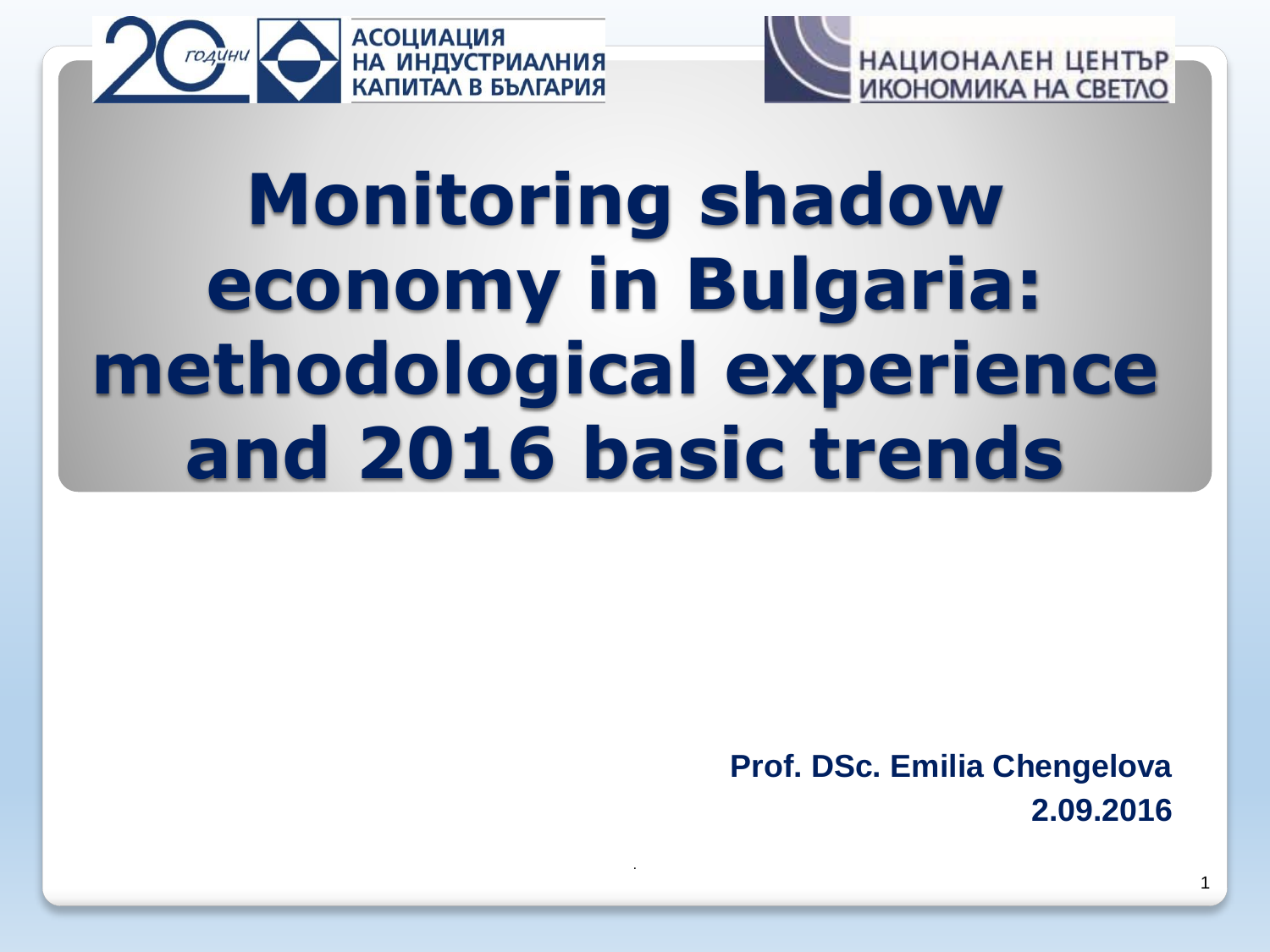## **Shadow economy**

- $\triangleright$  Shadow economy is considered to be an universal characteristic of postmodern societies (Castells and Portes 1989, North, 1990; De Soto Hernando, 2000; Feige, 1990; North, 2010; Williams and Renooy, 2009; Schneider and Williams, 2013)
- $\triangleright$  Economic practices done "in the shade" are equally a distinctive feature of developed economies, of developing economies and of the economies of the post-socialist countries. Informality is not only part of modern everyday life, it is a universal characteristic of contemporary economies (Grossman, 1989; Schneider, 2002).
- $\triangleright$  Together with the growth of the shadow economy there is a rising openly articulated need for social science skills and modern research techniques for ascertaining the exact parameters of shadow economic practices, and, hence, a need for greater capacity on the part of societies to develop adequate approaches to the task of reducing shadow economic activities (Stoyanov, Kirova, Kirova, 1999; Statev, 2002; Chengelova, 2013)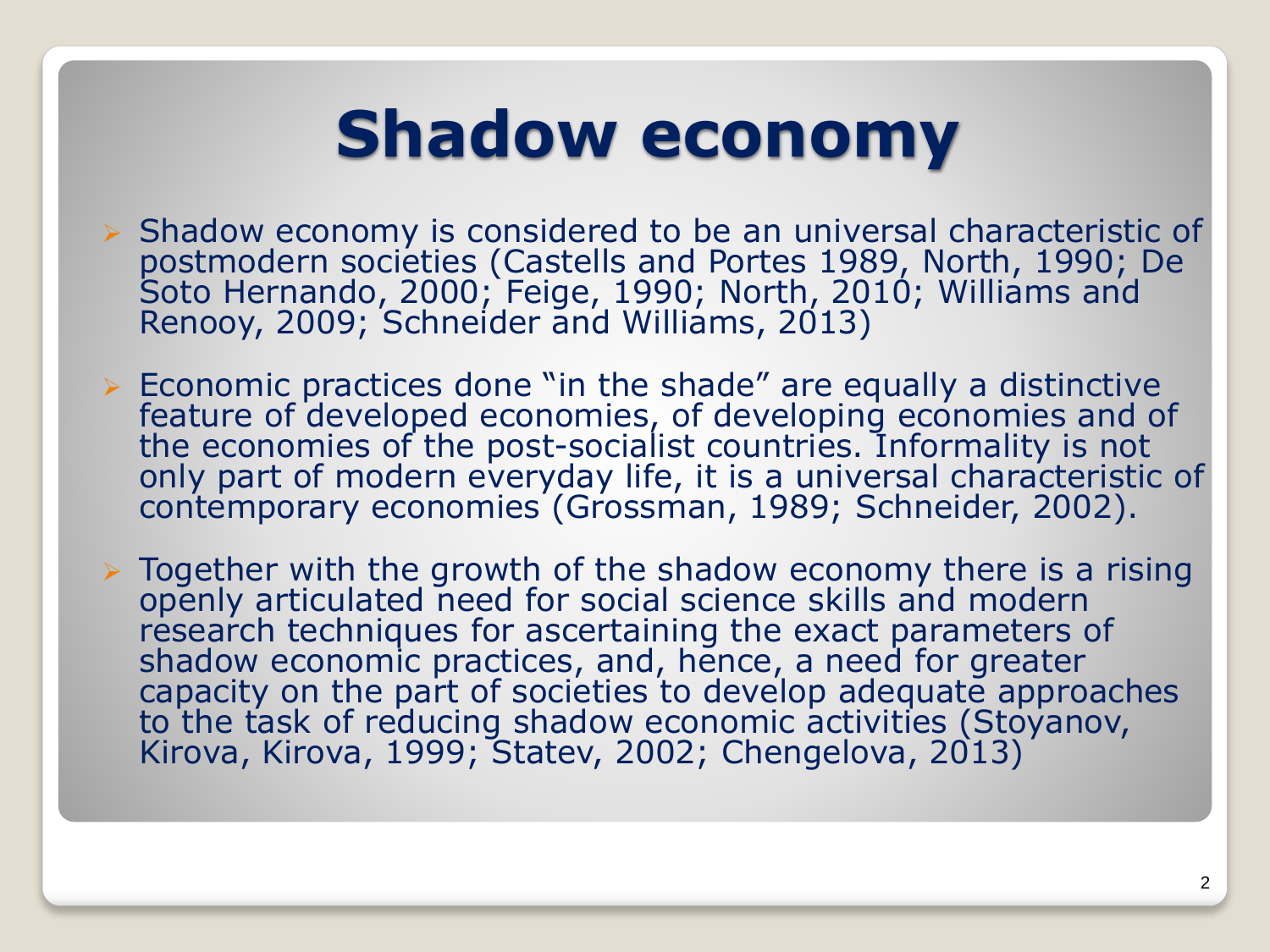## **Shadow economy monitoring in Bulgaria**

- $\triangleright$  In Bulgaria in studying shadow economic practices, basically two methodological approaches have been applied: **1) statistical and 2) sociological**
- In Bulgaria it has been accumulated much wider and successful research experience in direct measurement of shadow economy through Social Survey Research

**According to sociological society in Bulgaria, in studying shadow economy two Bulgarian research centers have conducted surveys which meet all requirements of modern Sociology:**

- First, it's a **Center for the Study of Democracy (CSD)** which established a solid research tradition (since 2002 to present days) in studying activities-breaking-theformal-rules. Annually, Index of Hidden economy is calculated.
- Second, **it's Bulgarian Industrial Capital Association (BICA)** which has developed a multi-stages research methodology for studying and monitoring informal economic activities. BICA has developed multidimensional long-term national strategy for measurement, restriction and prevention of informal economy in Bulgaria. Social Survey Research methodology FOR STUDYING AND MONITORING shadow economy in Bulgaria has been designed and implemented by a team of sociologists and statisticians UNDER THE PROJECT **Restriction and Prevention of the Informal Economy,** conducted by the Bulgarian Industrial Capital Association (BICA), in partnership with the Confederation of Independent Trade Unions of Bulgaria) and with.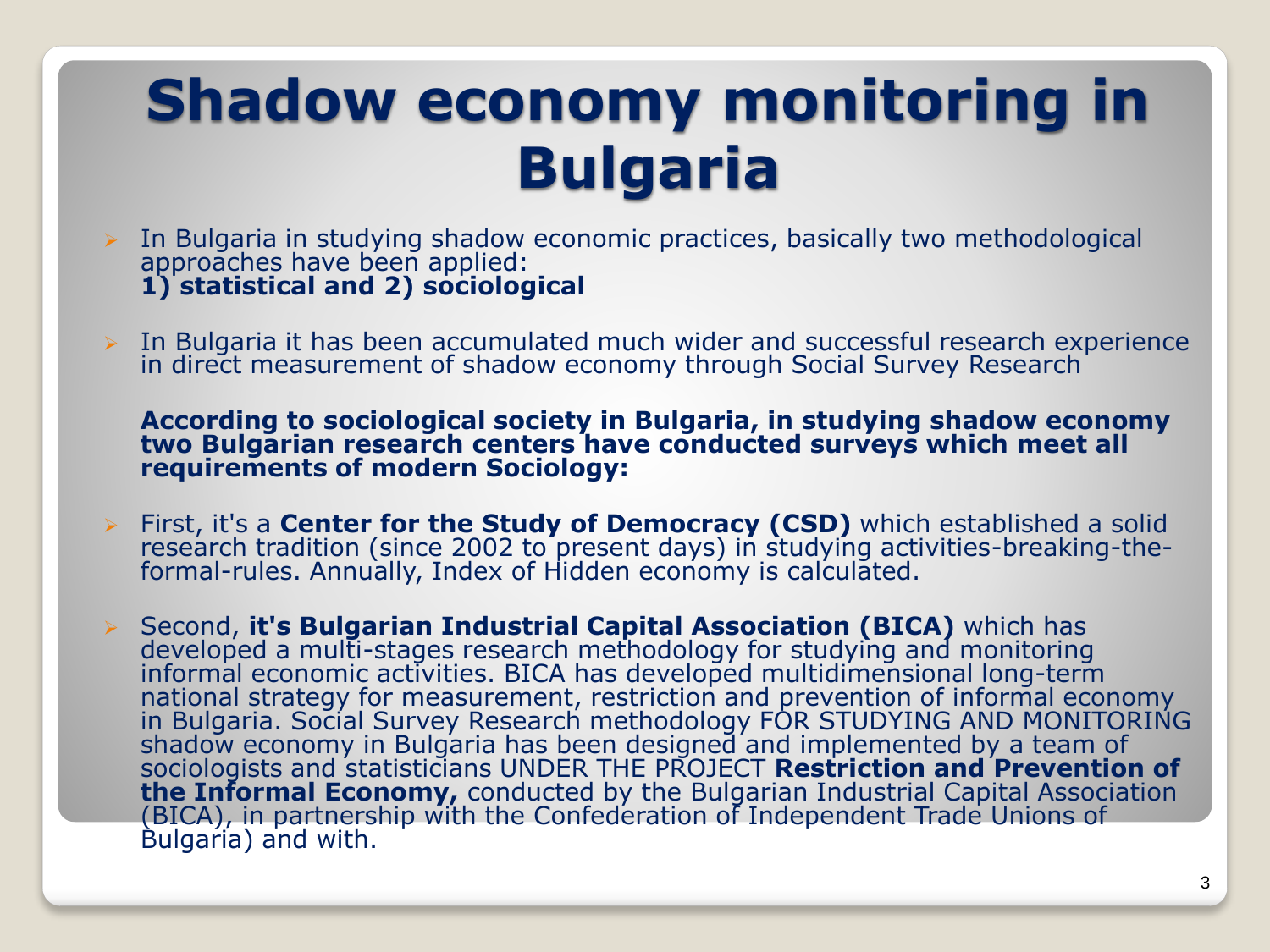## **BICA research experience**

- **Parallel implementation of statistical and sociological approaches**, by simultaneously usage of indirect and direct research methods
- **Strong accent on sociological approach implementation!** In the frame of BICA project, altogether for the period of **2010- 2014 sixteen Social Survey Research have been conducted** which could be considered as an unique methodological experience in studying and monitoring shadow economy

 Our methodological experience in BICA-project gives solid grounds to state clearly and openly that **Sociology through Social Survey Research could generate reliable and scientifically sound knowledge about shadow economy.**  Furthermore, while econometric studies can only produce figures about relative share of shadow economy in GDP, Sociology and Social Survey Research have much richer epistemological and cognitive potential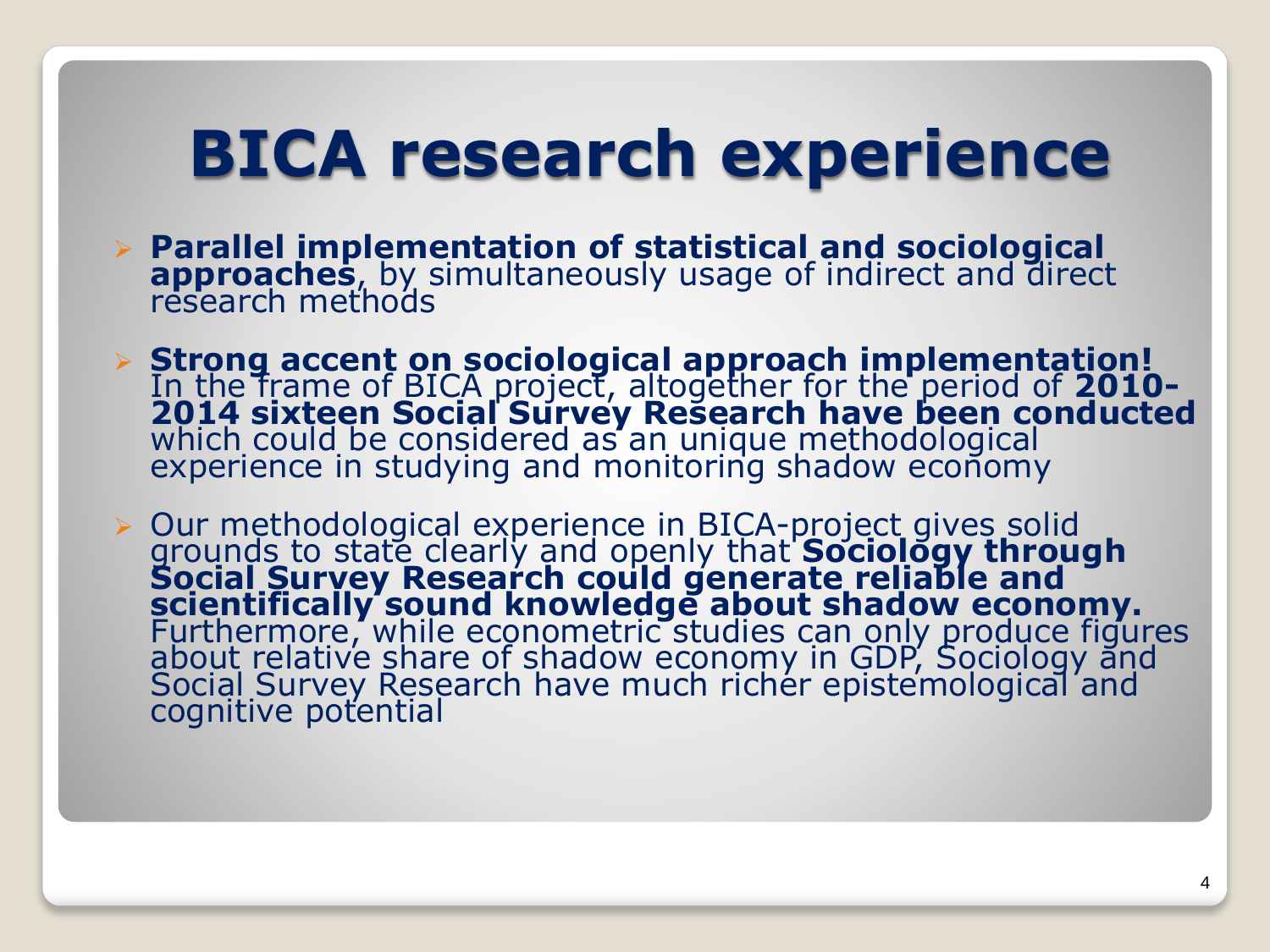#### **The relevance of Social Survey Research to the study of shadow economy**

- **The sociological approach – basic specifics**
- **Key methodological issues:**
	- **1. What exactly would be studied**
	- **2. What approaches and methods would be applied**
	- **3. What kind of information will be obtained**
	- **4. How should the obtained information be interpreted**

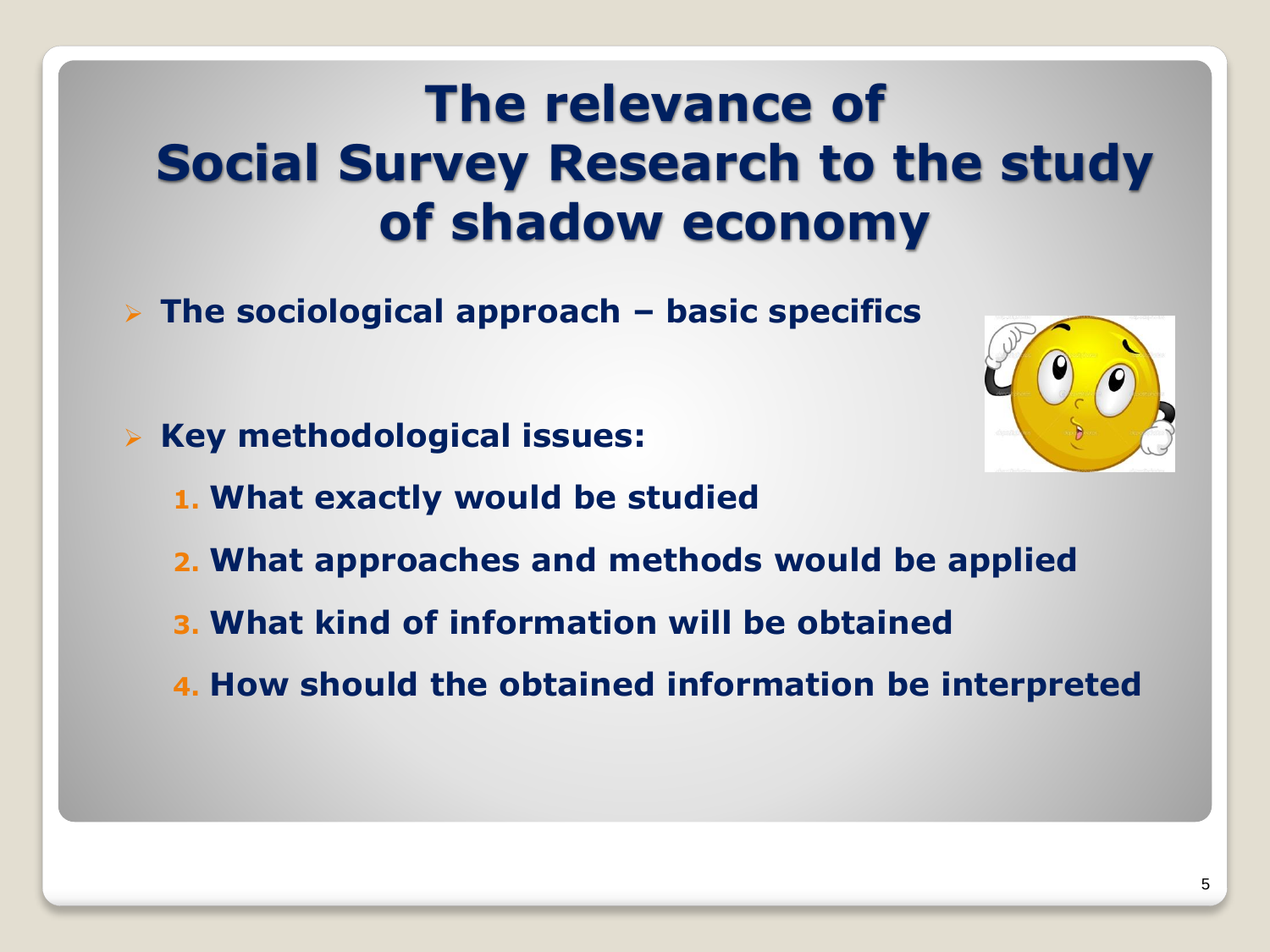## **The Holistic approach**

- 1) To ascertain the real facts about the economic behaviour of Bulgarians and to measure the degree of the population's involvement in shady economic practices
- 2) To study those representations, attitudes and assessments of various categories of the population that, as a whole, shape the image of the shadow economy as perceived by **Bulgarians**
- 3) To study the structure of public opinion about the informal economy (stereotypes and models of thinking about the economy) and to identify people's preferred models of doing business (observing the regulations or doing business outside the law)
- 4) To ascertain the extent of shady economic practices; this study is tested for the basic paradigms of the "rational economic man" and the "social man", including motives for working in the grey sector, ratio of rationality and irrationality in deciding to work in the shady sector
- 5) In this perspective, we seek to explain why the shady economic sector is attractive to people and why Bulgarian employers and the population in general are willing to use shady economic practices (motives for taking part in shady practices)
- 6) To study the sensitivity of society to shady practices and to test the possible approaches (measures) for reducing the grey sector of the economy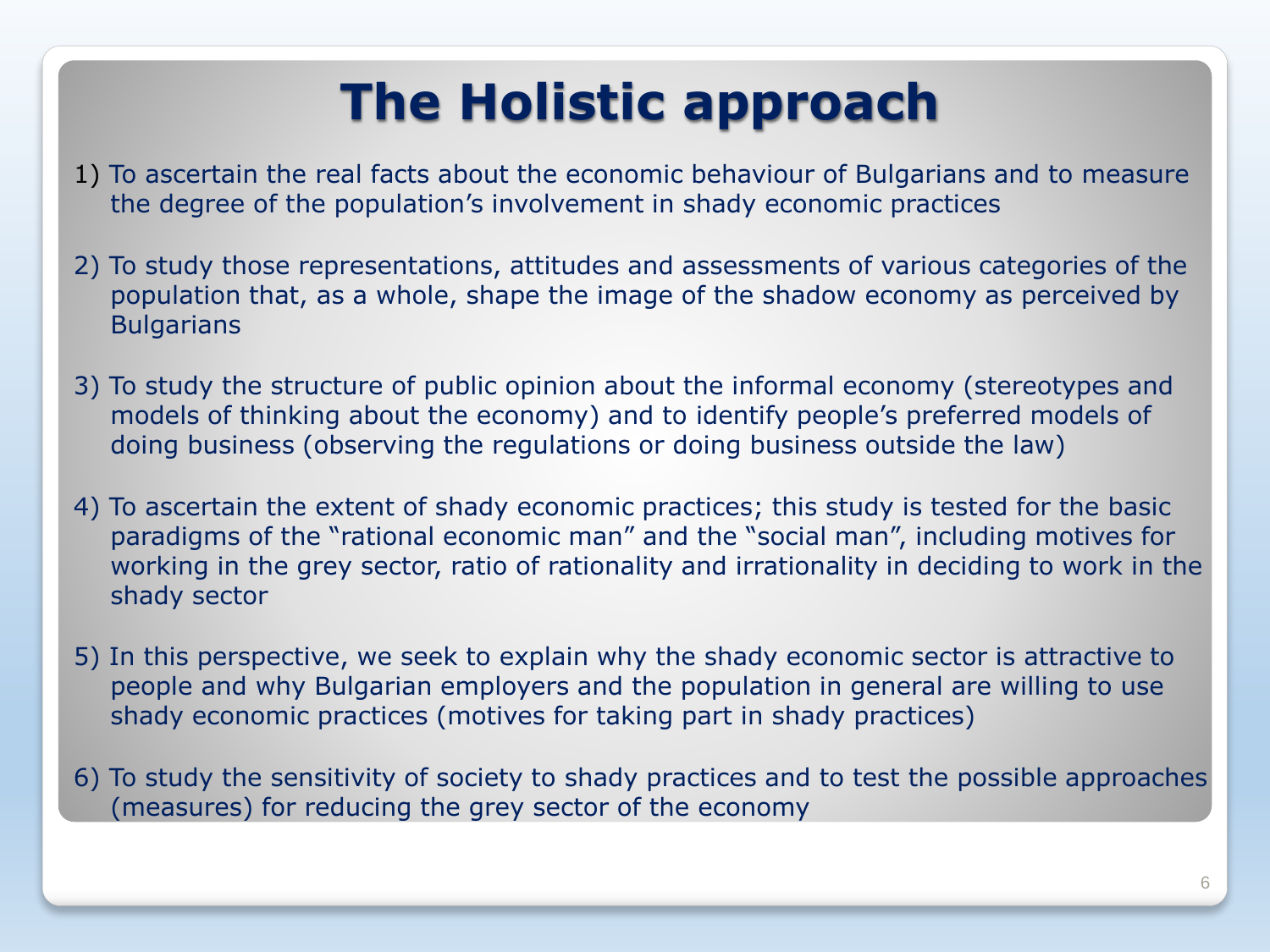### **Defining the system of Social Surveys Research**

The successful and adequate methodology for Social Survey Research on the shadow economy presupposes developing and applying a system of relatively independent social surveys aimed at the following sources of primary information:

- 1) the population (15+)
- 2) the employers
- 3) the workers/employees (15+)

4) additional sources of information (the state administration, local government, NGOs, trade-union organizations, experts and researchers, and documents and artefacts relative to the problem area).

The ultimate goal of the set of studies is to reveal the nature and socialeconomic and institutional determinants of the shadow economy, to investigate its specific functions and manifestations within contemporary social-economic relations, and on this basis, to identify the rational approaches that governments might take to reducing informal economic **activities**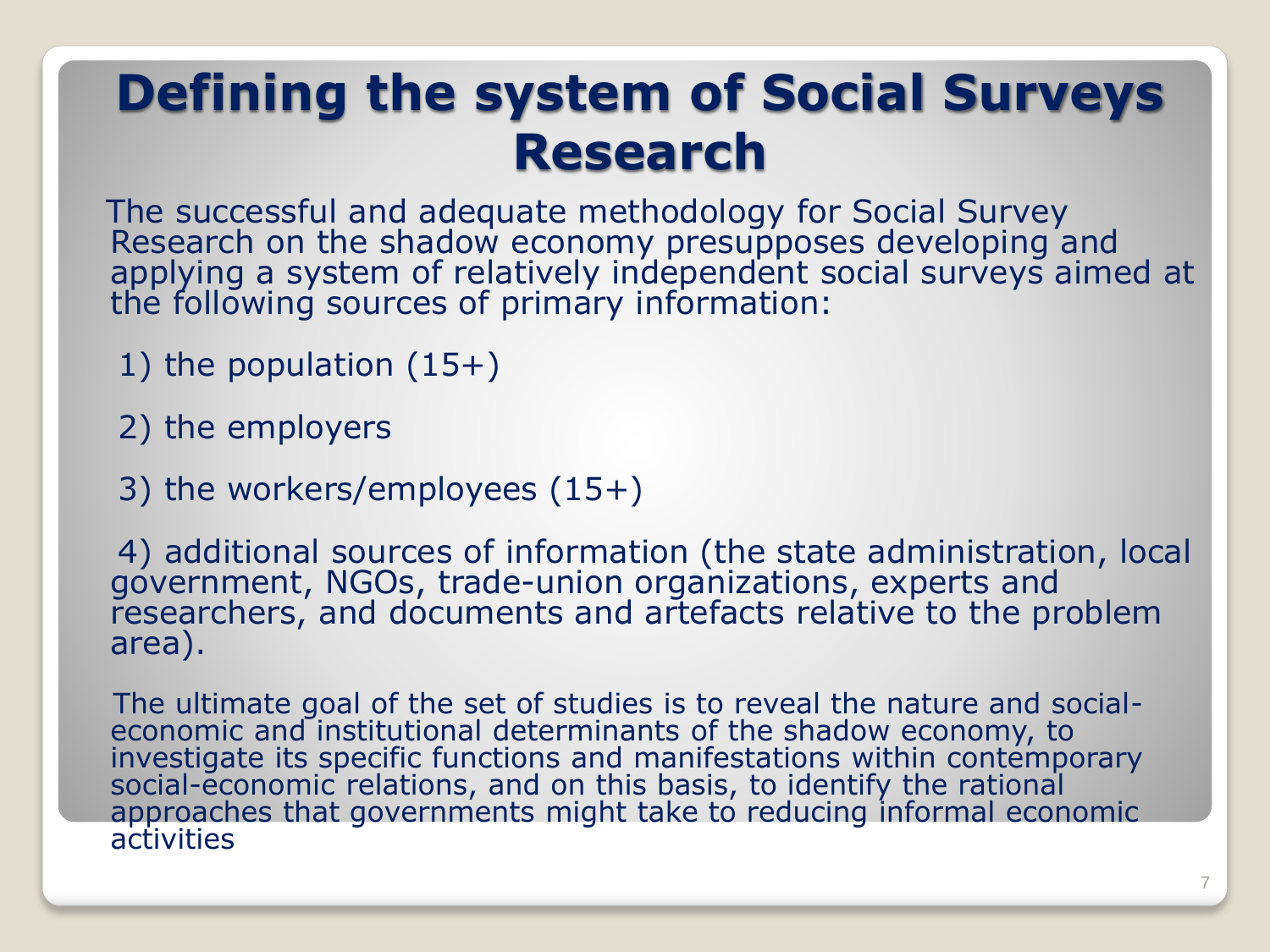#### **A success story**

**The designed set of social surveys based on the holistic approach described above was successfully implemented in Bulgaria during 2010-2014 in the framework of the project Restriction and Prevention of the Informal Economy, carried out by Bulgarian Industrial Capital Association**

They yielded an impressive amount of empirical databases drawn from three basic sources: the adult population of Bulgaria, the employers, and the hired employees in Bulgaria

#### **Some basic conclusions:**

- The informal economic practices, and in particular the "shadow economy", is a complexly organized subsystem of social-economic relations that is tightly interwoven with the structure of transforming Bulgarian society
- Regardless of the differences of assessments as to the relative share of shadow economy practices, what is predominant in public opinion is the assessment model according to which, in the period 2010-2014, about one third of economic activities in Bulgaria were carried out in violation of the formal (official) rules. In a comparative European perspective, this places Bulgaria in one of the top positions by relative share of its shadow economy as a proportion of the GDP
- Survey research has shown that not only is the size of shady practices very large in our country, but so also is the range of these practices. As a result, the annual losses for society are calculated to attain about 25 billion BGN
- The research conducted using the devised research strategy has confirmed that the "shadow economy" is perceived as a socially legitimated and economically expedient parallel economic reality, which consists in a set of well-thought-out life strategies for not complying with, neutralizing, or adapting, the formal rules. In the context of the transformation processes taking place in Bulgarian society, shadow economy practices are assessed to be a necessary social-economic "compromise", which covers the social costs of the transition to a market economy and of the neo-liberal models of management and a set of the set of the set of the set of the set of the set of the set of the set of the set of the set of the set of the set of the set of the set of the set of the set of the set of the set of the set of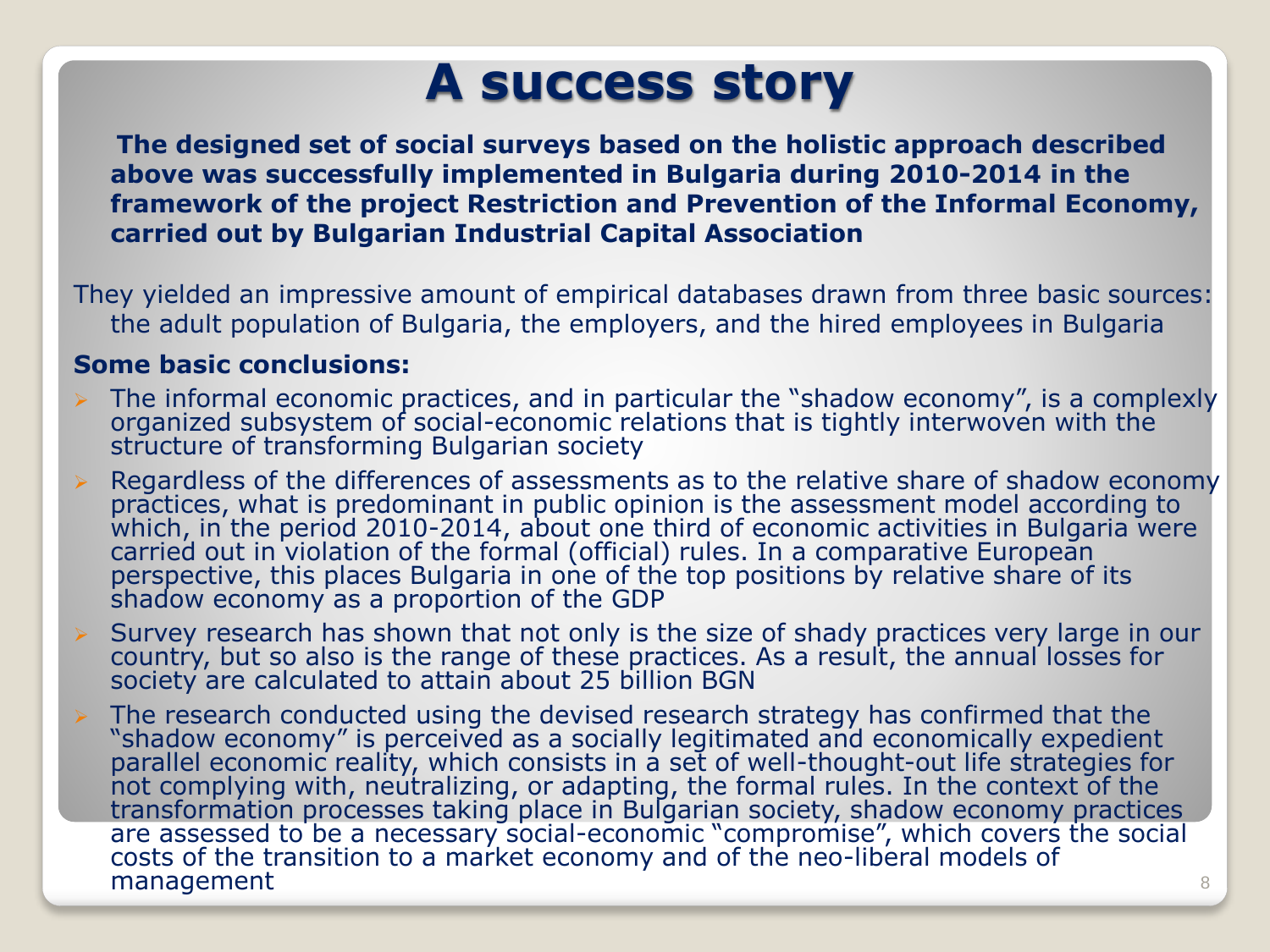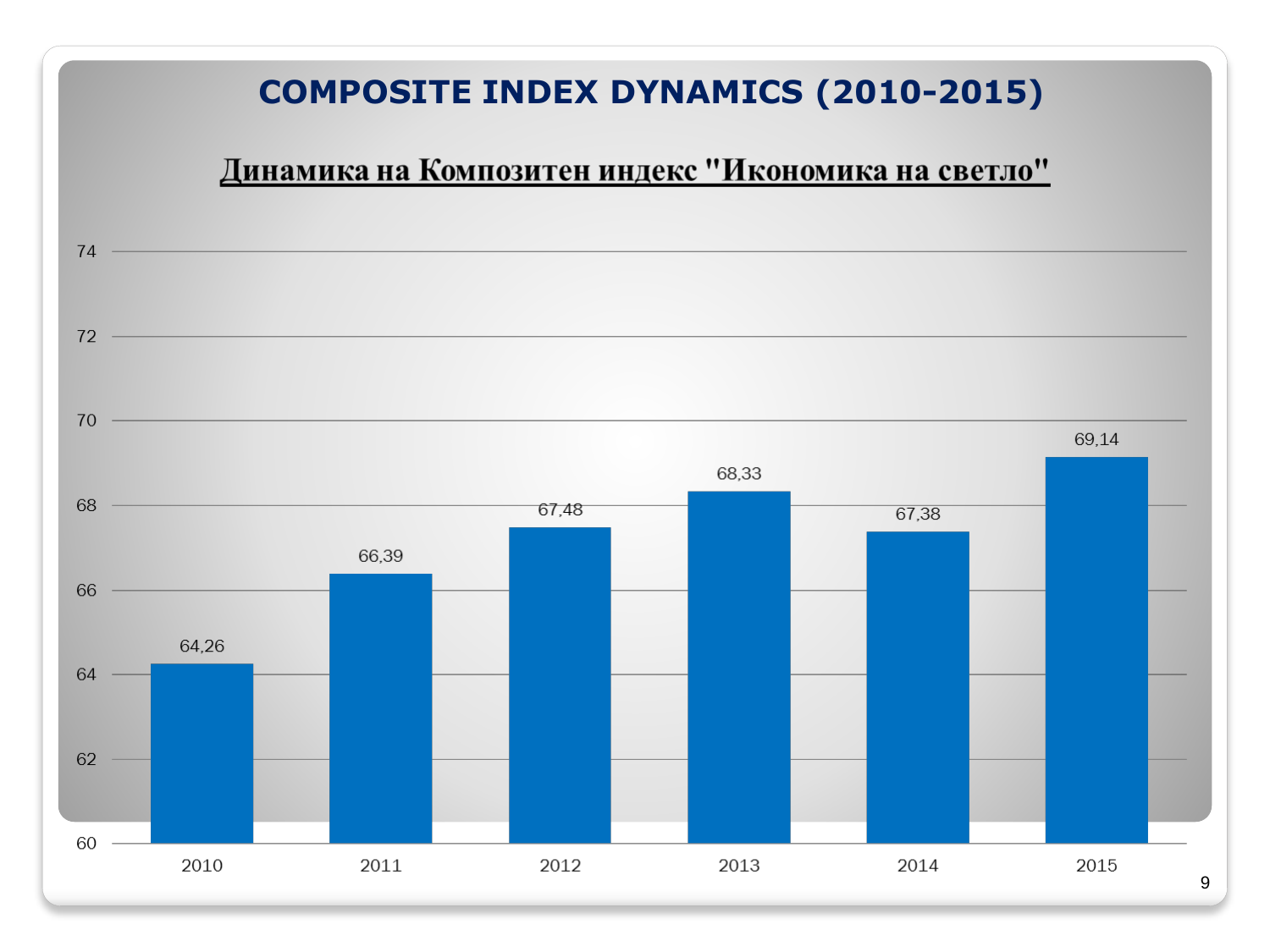| <b>Composite Index</b><br>"Economy in Light"                                                 |        | 2014  | 2015           |  |  |  |
|----------------------------------------------------------------------------------------------|--------|-------|----------------|--|--|--|
|                                                                                              |        | 67.38 | 69.14          |  |  |  |
|                                                                                              | Weight | Value | Weighted value |  |  |  |
| <b>Statistical component</b>                                                                 | 50.0%  | 33.87 | 34.29          |  |  |  |
| <b>Sociological</b><br>component:                                                            | 50.0%  | 33.51 | 34.85          |  |  |  |
| 1. Companies                                                                                 | 30.0%  | 21.22 | 21.43          |  |  |  |
| 2. Workers and employees                                                                     | 20.0%  | 12.29 | 13.41          |  |  |  |
| An increase of 1.76, in comparison with 2014:<br>0.42 increase for statistical component and |        |       |                |  |  |  |
| 1.34 increase for sociological component                                                     |        |       |                |  |  |  |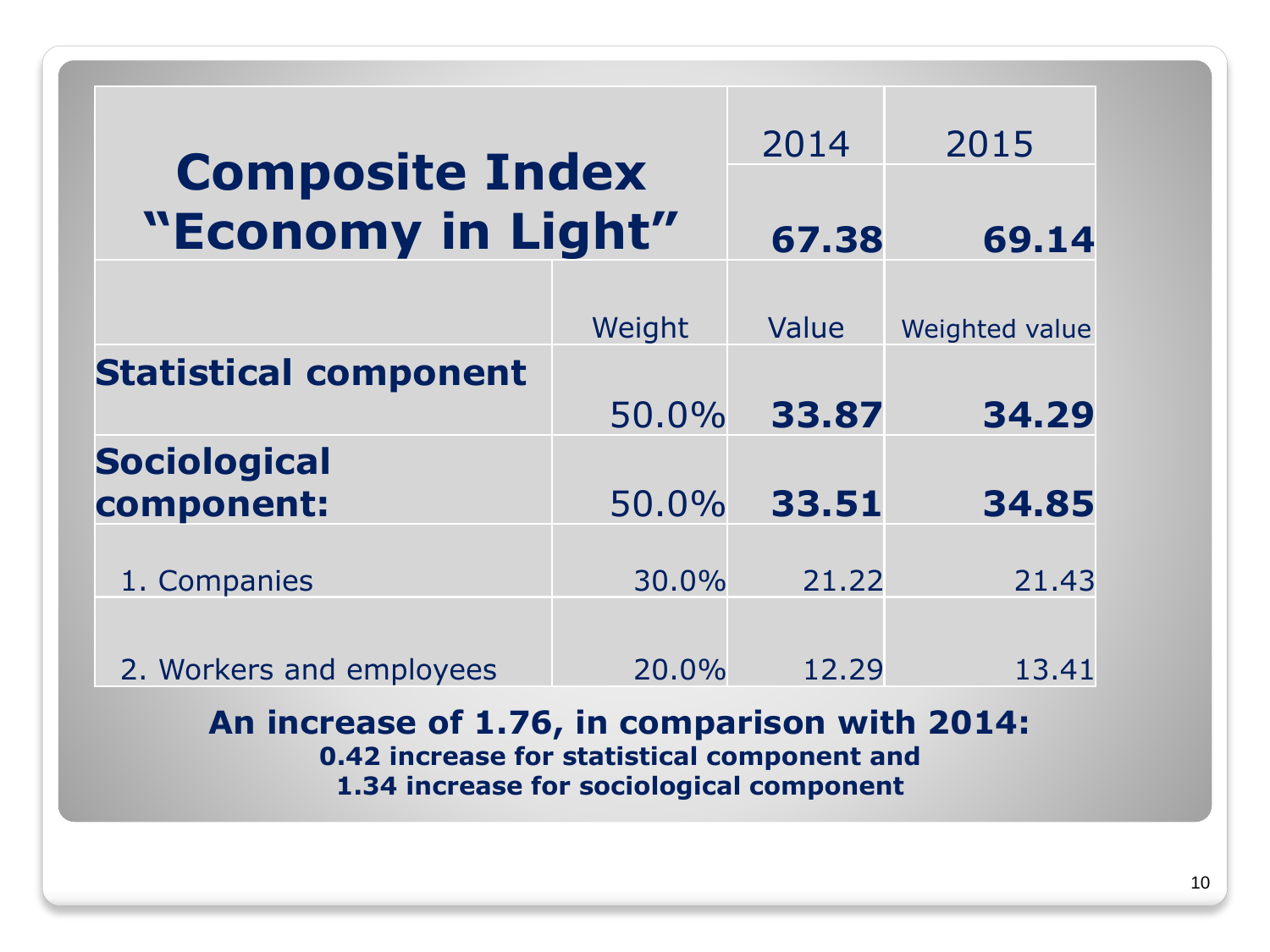| <b>Composite Index</b>                             |        | 2014  | 2015              |
|----------------------------------------------------|--------|-------|-------------------|
| "Economy in Light"                                 |        | 67.38 | 69.14             |
|                                                    | Weight | Value | Weighted<br>value |
| <b>Statistical component:</b>                      | 50.0%  | 33.87 | 34.29             |
| 1. Money/ Broad money                              | 20.0%  | 9.62  | 9.62              |
| 2. VAT                                             | 15.0%  | 12.50 | 13.09             |
| 3. Informally employed                             | 5.0%   | 3.43  | 3.19              |
| 4.1. Excise duties -<br><b>Tobacco products</b>    | 2.5%   | 1.68  | 1.84              |
| 4.2. Excise duties -<br><b>Alcoholic beverages</b> | 2.5%   | 2.38  | 2.42              |
| 5.1. Foreign trade - EU                            | 3.3%   | 2.91  | 2.68              |
| 5.2. Foreign trade - outside EU                    | 1.8%   | 1.35  | 1.46              |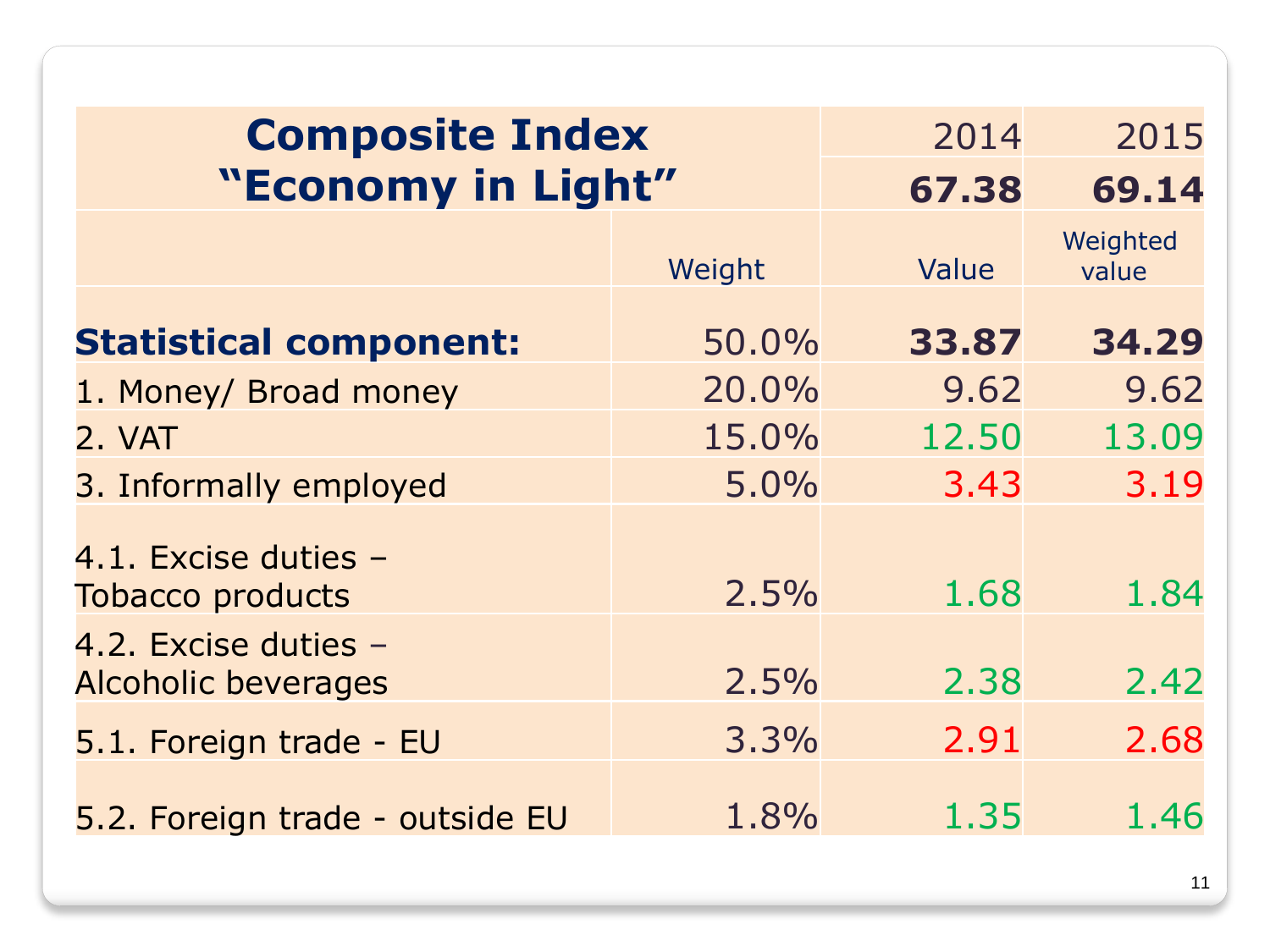| <b>Composite Index</b>              |        | 2014  | 2015              |
|-------------------------------------|--------|-------|-------------------|
| "Economy in Light"                  |        | 67.38 | 69.14             |
|                                     | Weight | Value | Weighted<br>value |
| <b>Sociological component:</b>      | 50.0%  | 33.51 | 34.85             |
| 1. Companies                        | 30.0%  | 21.22 | 21.43             |
| Labor market: Unreported employment | 1.7%   | 1.22  | 1.22              |
| Labor market: Work under fictitious |        |       |                   |
| employment contracts                | 1.7%   | 1.02  | 1.01              |
| Sale of goods and financial results | 3.3%   | 2.32  | 2.34              |
| Foreign trade                       | 3.3%   | 2.50  | 2.51              |
| Tax avoidance                       | 3.3%   | 2.51  | 2.52              |
| <b>Illegal VAT refund</b>           | 3.3%   | 2.64  | 2.62              |
| <b>Public procurement</b>           | 3.3%   | 2.14  | 1.94              |
| Cash payments: Between companies    | 1.7%   | 1.30  | 1.37              |
| Cash payments: To workers and       |        |       |                   |
| employees                           | 1.7%   | 1.39  | 1.44              |
| Implemented quality system          | 3.3%   | 1.96  | 2.06              |
| Share of grey economy               | 3.3%   | 2.22  | 2.40              |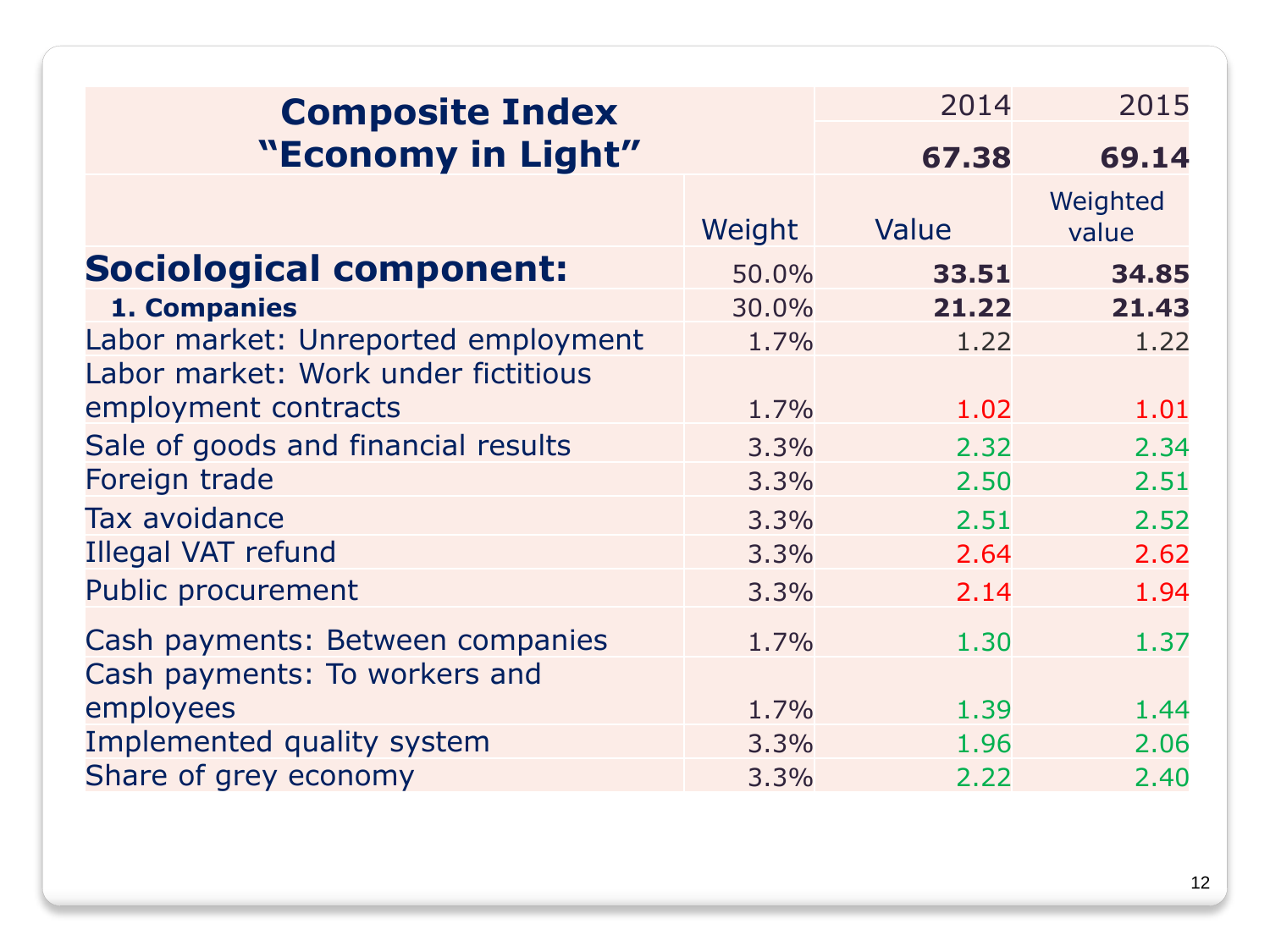| <b>Composite Index</b>                                     |         | 2014  | 2015              |
|------------------------------------------------------------|---------|-------|-------------------|
| "Economy in Light"                                         |         | 67.38 | 69.14             |
|                                                            | Weight  | Value | Weighted<br>value |
| <b>Sociological component:</b>                             | 50.0%   | 33.51 | 34.85             |
| 2. Workers and employees                                   | 20.0%   | 12.29 | 13.41             |
| Main employment is unreported                              | 1.7%    | 1.19  | 1.27              |
| Main job is under fictitious employment<br>contracts       | $1.7\%$ | 0.64  | 0.65              |
| Additional employment is unreported                        | 1.7%    | 1.55  | 1.55              |
| Additional job is under fictitious<br>employment contracts | 1.7%    | 1.26  | 1.39              |
| Consumer products: goods                                   | 3.3%    | 2.49  | 2.81              |
| Consumer products: services                                | 3.3%    | 1.28  | 1.40              |
| Tax avoidance                                              | $6.7\%$ | 3.88  | 4.34              |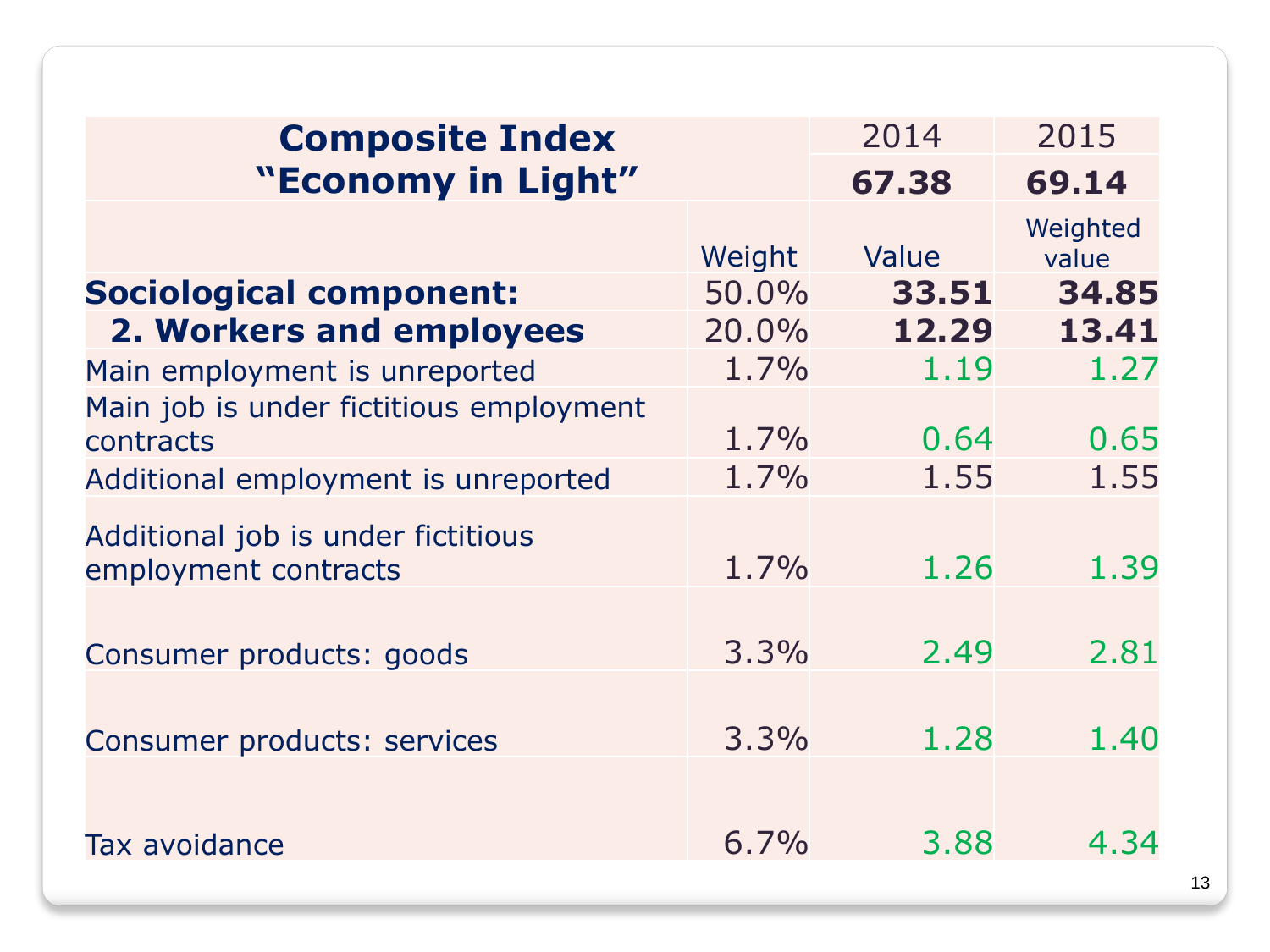#### **Some basic conclusions**

The assessments and attitudes of Bulgarian society towards the shadow economy are **ambivalent, contradictory, charged with an impressive dose of pragmatism, but also with striving to mask the attractiveness of the shadow economy by referring to the imperfections of formal institutions and laws and the low level of control exercised by the state**.

People are inclined to seek the basic and major fault for shadow economy practices in the existing formal rules, which are inconsistent and full of gaps; these rules strongly clash with informal institutions (representations, assessments and attitudes). As a result, employers for example, find it justified and socially admissible to violate the formal rules, without even being particularly afraid of the possible consequences of their violations. The economic behavior of employers is guided by strict economic expediency and a reasonable calculation of the gains and losses involved in being perfectly legal or sinking into the shadow zone

Restricting the shadow economy is thought to be a function of the acts and political will of the state to optimize its policies, in order to create preconditions for a favourable and flexible business environment. In this connection, people have expressed clearly and definitively their expectations from the state, which they see as the basic factor for initiating an effective general campaign for restricting the shadow economy

Public expectations are primarily for changes to be made in the existing legislation that might decrease the tax and insurance burden, for clarification and decrease of the regulations in accordance with the specificity of each branch, for creating effective mechanisms for monitoring and control over the observance of rules for economic activity, ensuring equality before the law for all economic entities, the introduction of strict penalties corresponding to the specific violations of rules, and creating incentives for law-abiding employers  $14$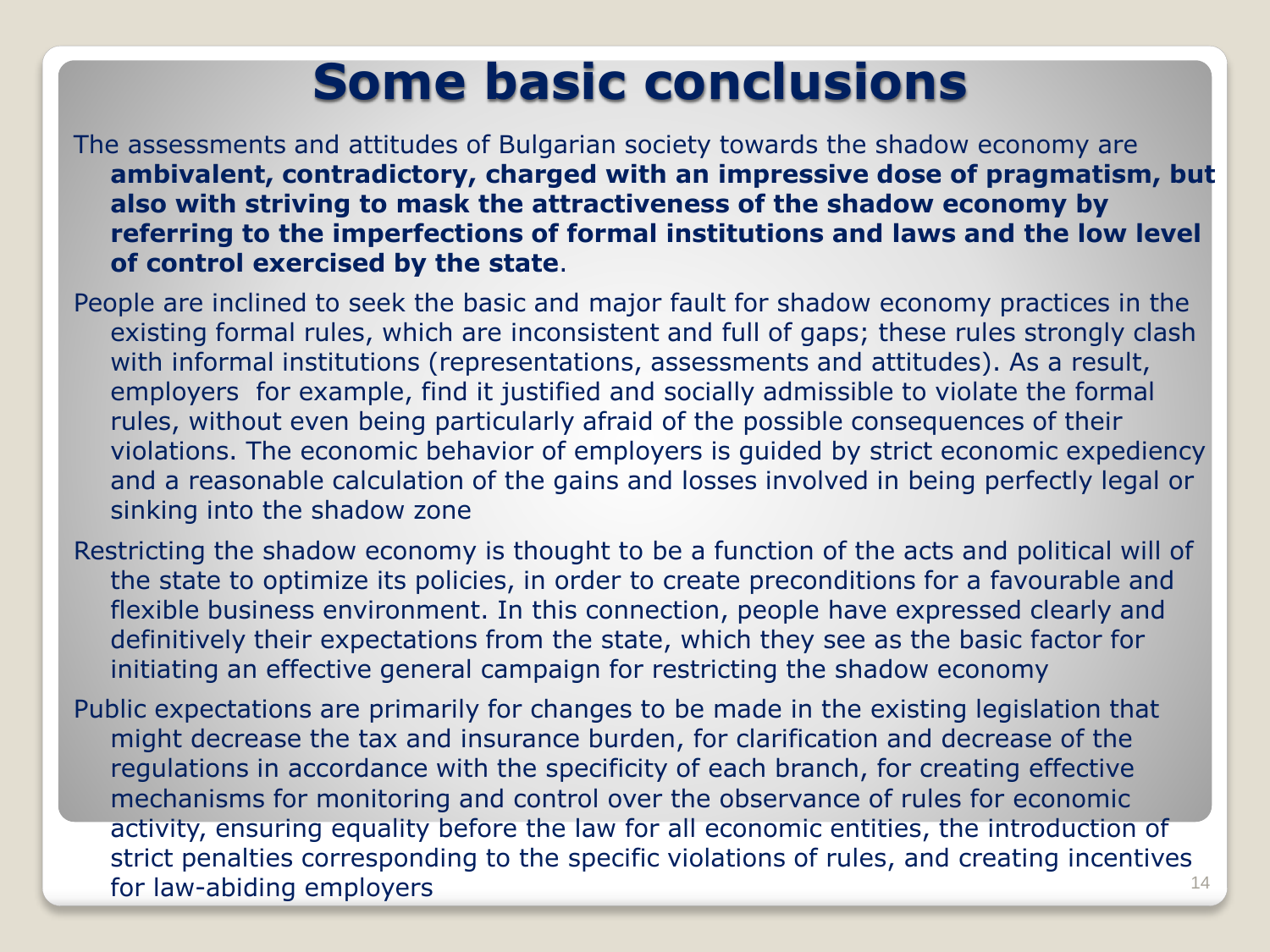#### **Some basic conclusions: about measures**

- First, the measures have not been adequate, i.e., they do not touch the very essence of the problems, so their application achieves a minimum of results, or even has the opposite effect
- Second, the measures are not suited to the specificity of Bulgarian economic reality and the national social-psychological background. The fact that a given measure works in other transition societies does not meant that its automatic translation to our country will have a positive result
- Third, the measures are not consisted, so they mutually neutralize one another and even lead to the emergence of new shadow economy practices
- Fourth, the measures are not planned for a radical change in the situation, i.e., a doubt have been expressed whether there is at all a genuine intention to restrict the shadow economy
- Five, the roots of the shadow economy are complex and go much deeper, and so they require purposeful, well-tailored and sustainable measures over time. The measures must aim to relieve the tension and mismatch between formal and informal institutions. Since the change in informal institutions occurs very slowly and involves a change in the mentality of people, it seems more rational to begin by an overview of the existing formal rules and it would be well to consider which of these rules should be changed so as to decrease their clash with informal institutions